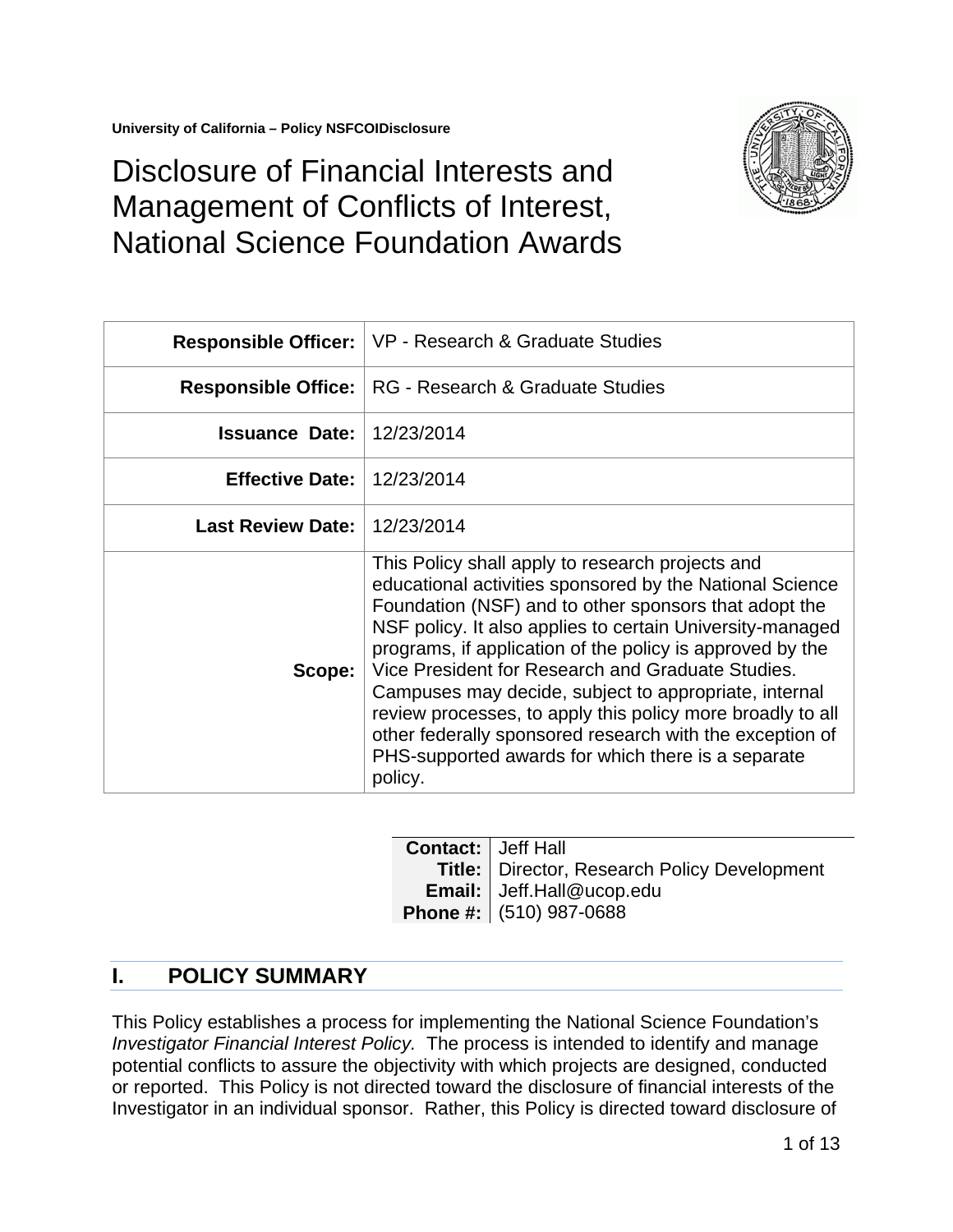Disclosure of Financial Interests and Management of Conflicts of Interest, National Science Foundation Awards

any significant personal financial interests which exceed the threshold for disclosure and that would reasonably appear to be affected by the work performed under a sponsored project.

## **II. DEFINITIONS**

**A. Designated Official(s).** An official or officials designated by the campus, Laboratory or Agriculture and Natural Resources to review completed Disclosure of Financial Interest forms and to determine whether any reported financial interest would reasonably appear to be directly and significantly affected by the sponsored project.

**B. Financial Conflict of Interest.** When the reviewer(s) reasonably determine that a significant financial interests could directly and significantly affect the design, conduct or reporting of the research or educational activities.

**C. Independent Substantive Review Committee (ISRC).** A Committee appointed by the Chancellor, Laboratory Director (or designee), or Vice President of Agriculture and Natural Resources to review disclosures and relevant features of the sponsored project(s) and, on the basis of the review, to recommend to the Chancellor or Laboratory Director (or designee) whether funding for the project(s) should be accepted and, if so, whether any modifications or conditions are needed.

**D. Investigator.** Any individual responsible for the design, conduct, or reporting of the results of work performed or to be performed under the sponsored project. This includes the Principal Investigator, Co-Investigators, and any other individual who has responsibility for designing, conducting, or reporting of research funded by the sponsor or proposed for such funding. The grant policy manual of the relevant research funding agency or state law and regulations reporting requirements pertaining to financial interests as defined below may require the Investigator to aggregate his or her financial interests with those of his or her spouse or registered domestic partner, and dependent children.

**E. Significant Financial Interest.** Consistent with the current *NSF Grant Policy Manual*, this Policy defines Significant Financial Interests as anything of monetary value, including, but not limited to:

1. Income from a single business entity, including salary, consulting payments, honoraria, royalty payments, dividends, loans from the entity, or any other payments or consideration with value, including payments made to the University of California Health Sciences Compensation Plans, exceeding \$10,000 during the prior twelve months when aggregated for an Investigator *and the Investigator's spouse and dependent children*);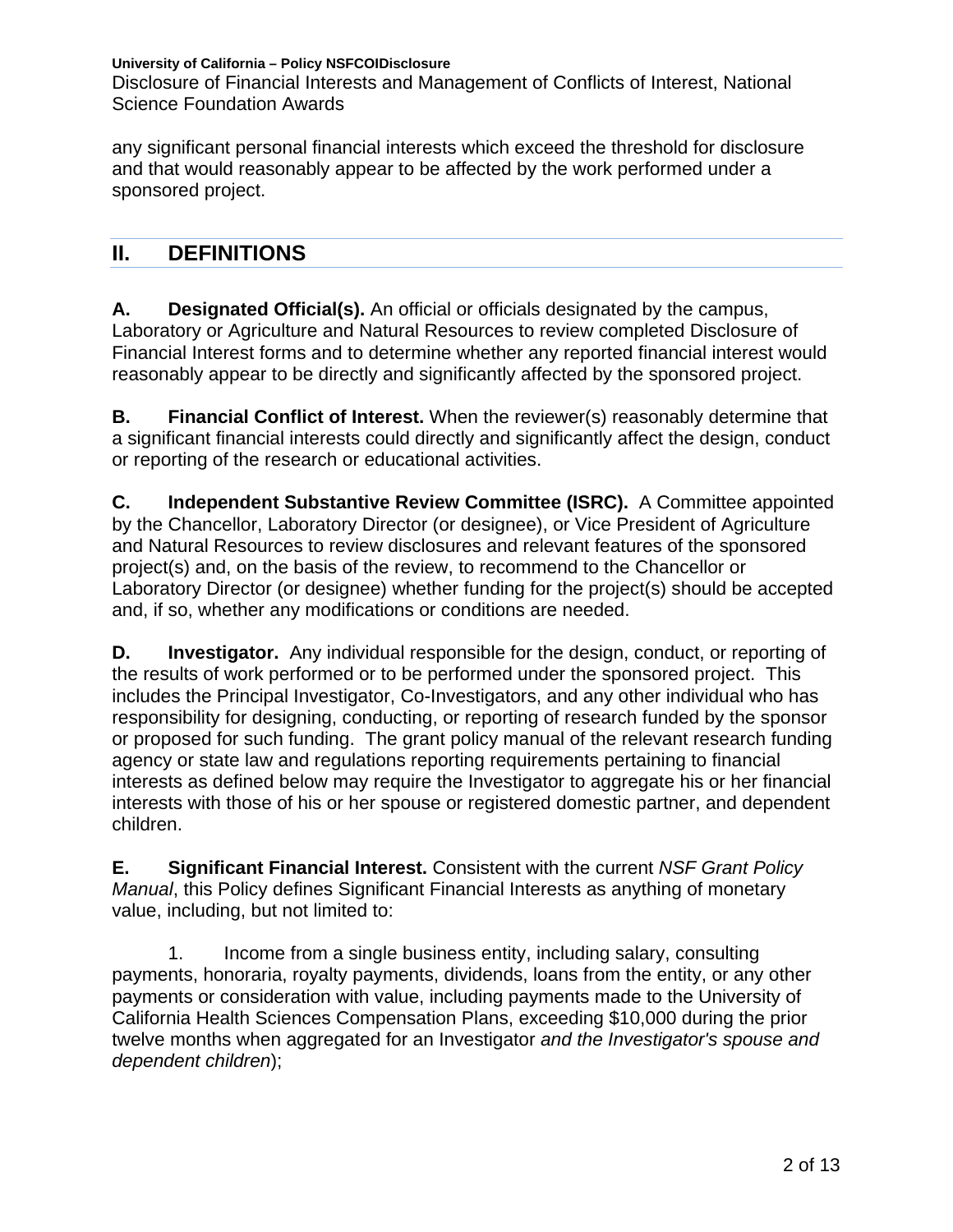Disclosure of Financial Interests and Management of Conflicts of Interest, National Science Foundation Awards

2. Income from a single public or nonprofit entity, including salary, consulting payments, honoraria, royalty payments, dividends, loans from the entity, or any other payments or consideration with value, including payments made to the University of California Health Sciences Compensation Plans, exceeding \$10,000 during the prior twelve months when aggregated for an Investigator and the Investigator's spouse and dependent children, excluding income from seminars, lectures, teaching engagements, or service on advisory committees or review panels for public or nonprofit entities;

3. An equity interest, in the form of stock, stock options, real estate, or any other investment or ownership interest that when aggregated for an Investigator and the Investigator's spouse and dependent children, either exceeds \$10,000 in value (market value if publicly traded; internal reasonable estimate of value if not publicly traded) for any single entity or exceeds a 5% ownership interest in any single entity;

4. Intellectual property interest held by the Investigator, or Investigator's spouse or dependent children on a patent, patent application, or a copyright of software assigned or to be assigned to a party other than The Regents. .A financial interest does not include payments made by The Regents, including salary, stipends, royalty payments, honoraria, reimbursement of expenses, or any other remuneration.

**F. Significant Financial Interest** – Non-NSF Sponsored Funded Awards. In the case of sponsored research awards funded by other entities, where this policy has been made applicable, the definitions and standards set out by those sponsors will apply, to the extent that they are different from the NSF standards.

**G. Related Financial Interest.** When the work to be performed under the sponsored project and the results of the undertaking would reasonably appear to affect the Investigator's Significant Financial Interest, the interest is regarded as related to the sponsored project and must be disclosed (See section V., below). The designation of an Investigator's financial interest as being related to the sponsored project, under the terms of this Policy, does not in and of itself imply the existence of an actual or potential conflict of interest. Again, the existence of a conflict of interest is determined subsequently by a designated University Reviewing Official or an Independent Substantive Review Committee (ISRC). If a conflict is identified, the Official or the ISRC may require additional steps to manage or eliminate the conflict (See Section VIII of this Policy).

The following are examples of significant financial interests that are considered "related" to a sponsored project:

1. The Investigator is carrying out a project and the results of that project would be relevant to the development, manufacturing, or improvement of the products or services of the entity in which there is a financial interest;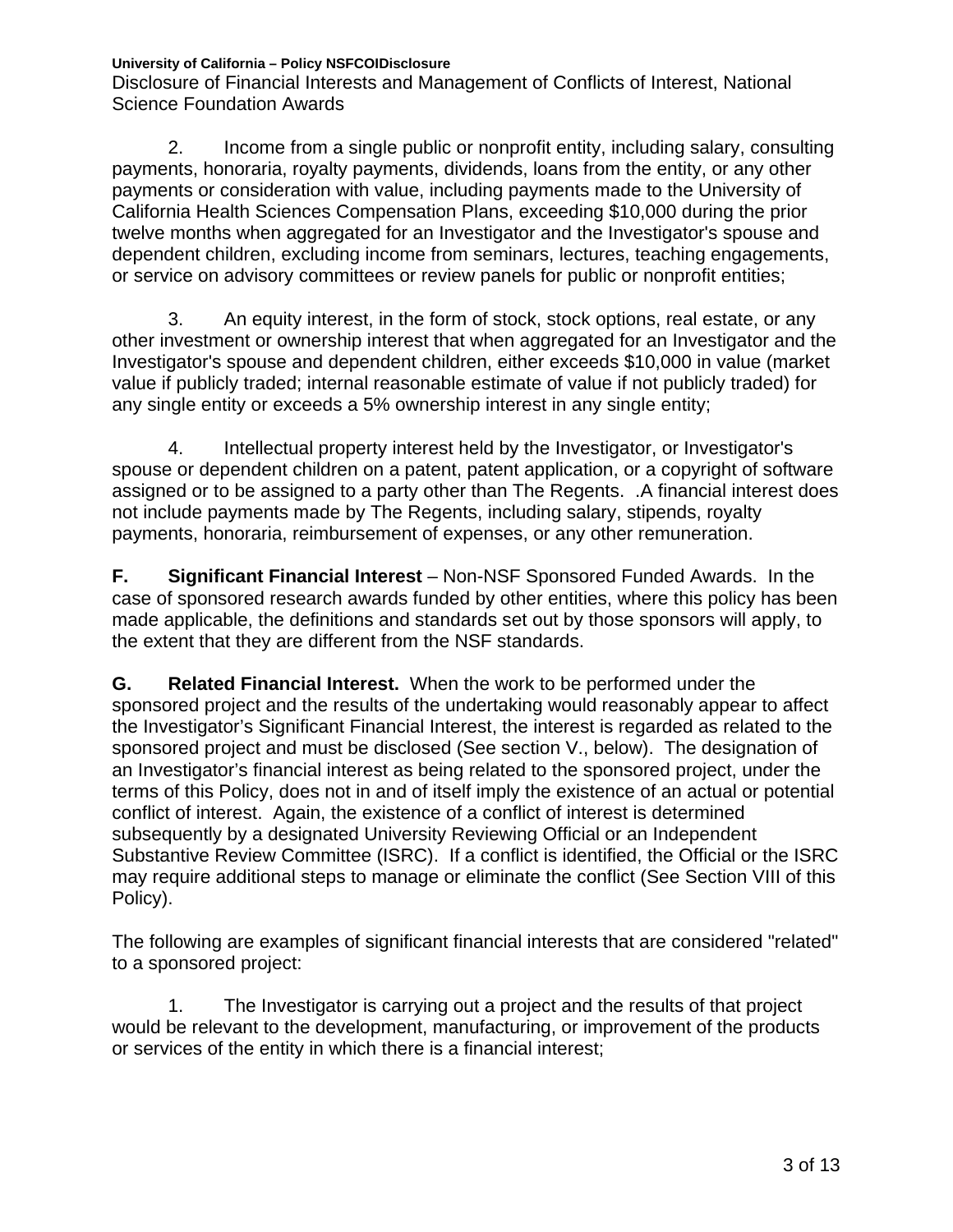Disclosure of Financial Interests and Management of Conflicts of Interest, National Science Foundation Awards

2. The Investigator has a financial interest in an entity which might manufacture or commercialize a drug, device, procedure, or any other product used in the project, or that will predictably result from the project;

3. The Investigator has consulting income from a single entity that exceeded \$10,000 during the prior twelve months, and the financial interests of that entity, or the Investigator's financial interests related to consulting for that entity, would reasonably appear to be affected by the research.

An assessment of which, if any, of the Investigator's financial interests related to consulting (or which, if any, of the financial interests of the entity to which the Investigator consults) would reasonably appear to be affected by the proposed research may be made by the Investigator based on his or her academic expertise in his or her professional field; those interests are to be reported if they exceed the reporting threshold of \$10,000 from a single entity during the prior twelve months. *Investigators who are members of the faculty are reminded of their separate obligation, pursuant to the University Policy on Outside Professional Activities of Faculty Members, published as Academic Personnel Manual Policy 025, to provide descriptive information, through annual reports to department chairpersons or equivalent unit heads, regarding time and effort devoted to all outside professional activities related to their academic specialty.*

Alternatively, campuses and Laboratories may elect to require Investigators to report all consulting income in the Investigator's professional field (provided it exceeds \$10,000 from a single entity during the previous twelve months) to a University Reviewing Official, to the ISRC, or to a panel of experts in the Investigator's academic specialty, for an independent assessment as to whether any of that entity's financial interests, or the Investigator's financial interests related to consulting for that entity, would reasonably appear to be affected by the proposed research.

4. The Investigator has a financial interest in an entity and the sponsored project proposes to subcontract a portion of the work, or lease property, or to make referral of participants to, or make purchases from the entity; or

5. The Investigator has a financial interest in an entity that is part of a consortium or that will otherwise participate in the sponsored project.

Financial interests which are not related to the sponsored project do not need to be disclosed under this Policy.

# **III. POLICY TEXT**

## **I. Policy and General Principles**

The University has published high standards for Faculty conduct, including the conduct of research, in the University of California Faculty Handbook and the Academic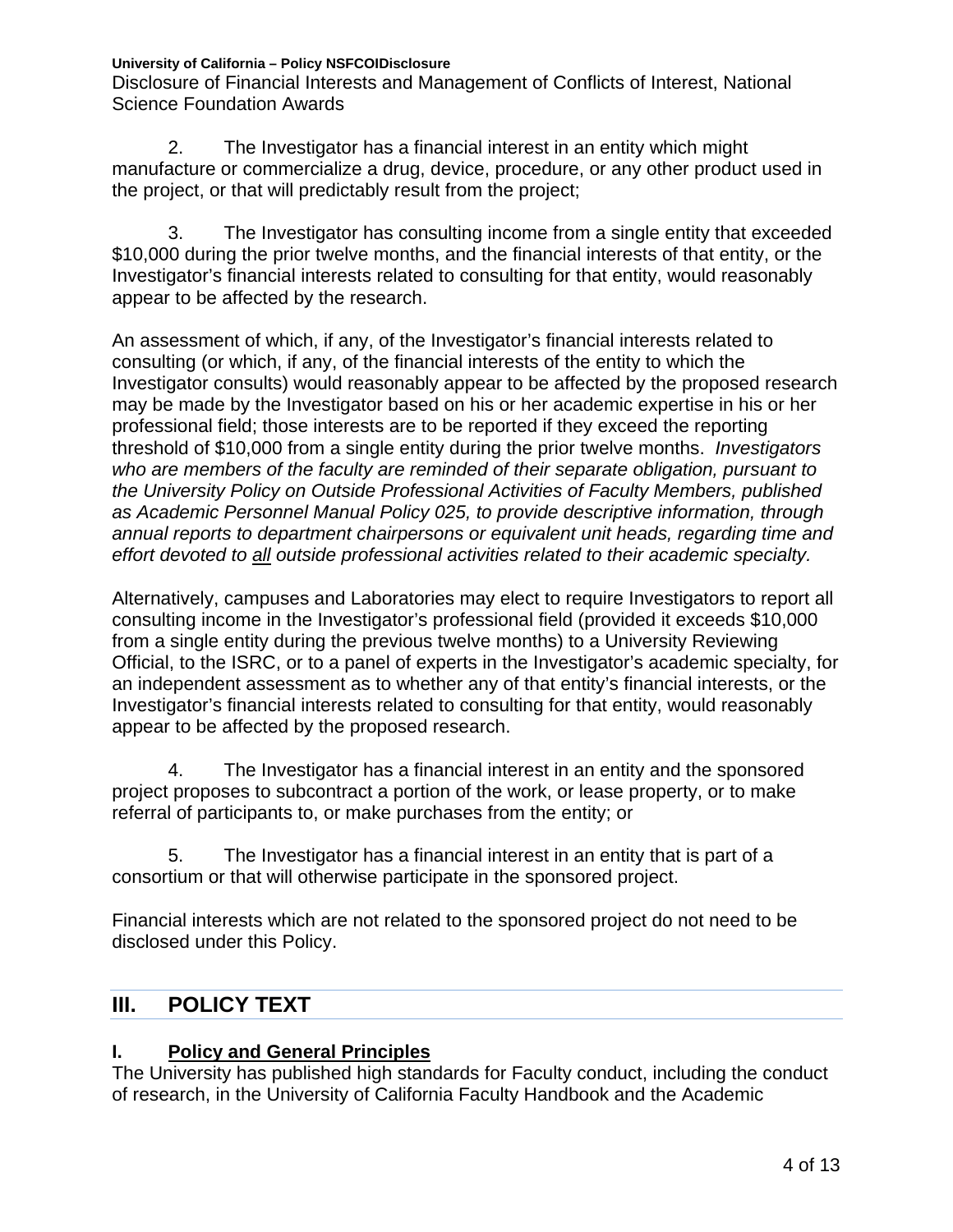Disclosure of Financial Interests and Management of Conflicts of Interest, National Science Foundation Awards

Personnel Manual. All University of California Investigators are expected to carry out research consistent with these standards.

Even when these high standards have been met, however, conflicts of interest or perceptions of conflicts may still occur an Investigator's private interests with their research interests such that an independent observer might reasonably question whether their professional actions or decisions are improperly influenced by considerations of personal financial gain. Such conflicts are common in modern research universities and do not necessarily impugn the character or actions of any individual.

Disclosure of personal financial interests by investigators is a widely accepted method for identifying and managing actual or potential conflicts of interest related to sponsored projects in public institutions.

Therefore, it is the policy of the University of California that any Investigator (may be required to disclose significant personal financial interests related to that project, pursuant to circumstances specified in Section II of this Policy. When the University determines that such an interest might reasonably appear to be directly and significantly affected by the sponsored project, the University will take steps either to manage, reduce or eliminate the conflict.

This Policy supplements, but does not supplant, the: *University Policy on Disclosure of Financial Interest in Private Sponsors of Research,* published as *Academic Personnel Manual Policy 028, University Policy on Disclosure of Financial Interests & Management of Conflicts of Interest, Public Health Service Research Awards,* and, *Guidelines for Disclosure and Review of Private Investigator's Financial Interest in Private Sponsors of Research*.

#### **II. Purpose and Scope of Policy**

#### **A. Purpose**

When required by Section IIB, Scope, this Policy establishes a process of for implementing the National Science Foundation's *Investigator Financial Interest Policy*.

The process is intended to identify and manage such potential conflicts to assure the objectivity with which projects are designed, conducted or reported. This Policy is not directed toward the disclosure of financial interests of the Investigator in an individual sponsor. Rather, this Policy is directed toward disclosure of any significant personal financial interests which exceed the threshold for disclosure and that would reasonably appear to be affected by the work performed under a sponsored project.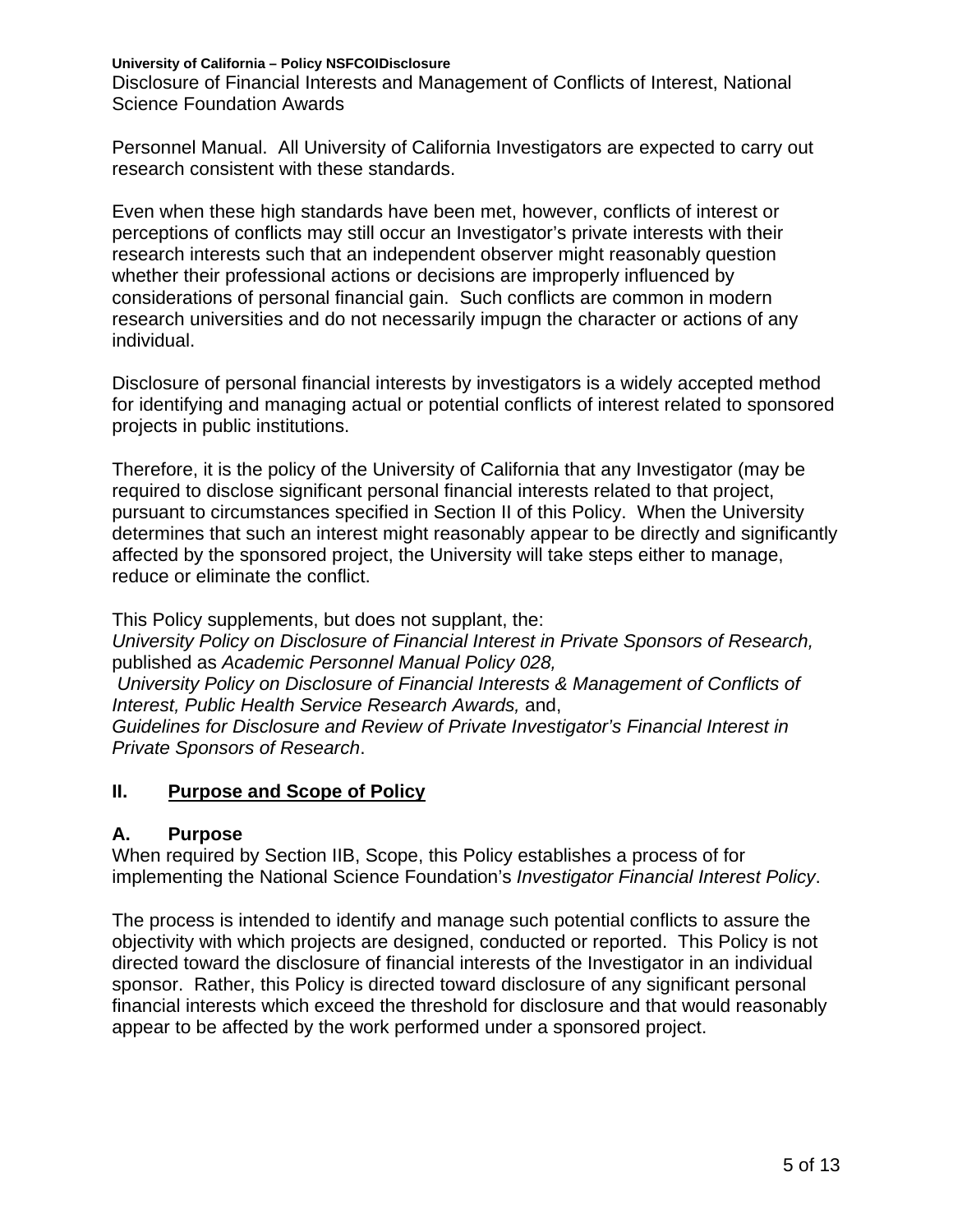**University of California – Policy NSFCOIDisclosure** Disclosure of Financial Interests and Management of Conflicts of Interest, National Science Foundation Awards

#### **B. Scope**

This Policy shall apply to research projects and educational activities sponsored by the National Science Foundation and to other sponsors that adopt the NSF policy, for example the California Institute of Regenerative Medicine (CIRM). It also applies to certain University-managed programs, if application of the policy is approved by the Vice President for Research and Graduate Studies. Campuses may decide, subject to appropriate, internal review processes, to apply this policy more broadly to all other federally sponsored research with the exception of PHS-supported awards for which there is a separate policy.

**1. Disclosure Requirements.** This Policy implements federal requirements contained in the National Science Foundation's "Investigator Financial Disclosure Policy." The National Science Foundation (NSF) requires the University to maintain an appropriate written and enforced policy on conflict of interest disclosure as a condition for receiving NSF grants. This federal requirement, as implemented in this Policy, is applicable to all proposals for extramural awards submitted to NSF. Application of this Policy will be expanded if necessary to comply with official requirements imposed by other federal research funding agencies (except PHS, whose requirements are implemented through a separate policy, as referenced in Section XI) or other extramural sponsors.

**2. University-Managed Programs Requirements.** The State of California has assigned responsibility to the University for the management of certain programs that involve the submission of proposals and the making of awards to University campuses and non-University of California entities. The University may elect to apply the disclosure requirements of this Policy to such programs as well as to other University-managed programs. The applicability of this Policy to such programs requires the approval of the Vice President for Research and Graduate Studies.

**3. Voluntary Disclosure.** On occasion, Investigators may have questions about whether certain financial arrangements or relationships whose disclosure is not required under the terms of this Policy may nevertheless appear to constitute an actual or potential conflict of interest with respect to a sponsored project. In such cases, Investigators may exercise an option voluntarily to apply the disclosure requirements of this Policy to the sponsored project in question. Should the University subsequently determine that the voluntarily disclosed interest might reasonably appear to be directly and significantly affected by the sponsored project, the University may take steps either to manage, reduce or eliminate the conflict.

**4. Referral.** On occasion, campus review bodies such as the Institutional Review Board may have questions about whether certain financial arrangements or relationships whose disclosure is not required under the terms of this Policy may nevertheless appear to constitute an actual or potential conflict of interest with respect to a sponsored project. In such cases, requests for review by the Institutional Official(s) or ISRC may be made. Should the University subsequently determine that the disclosed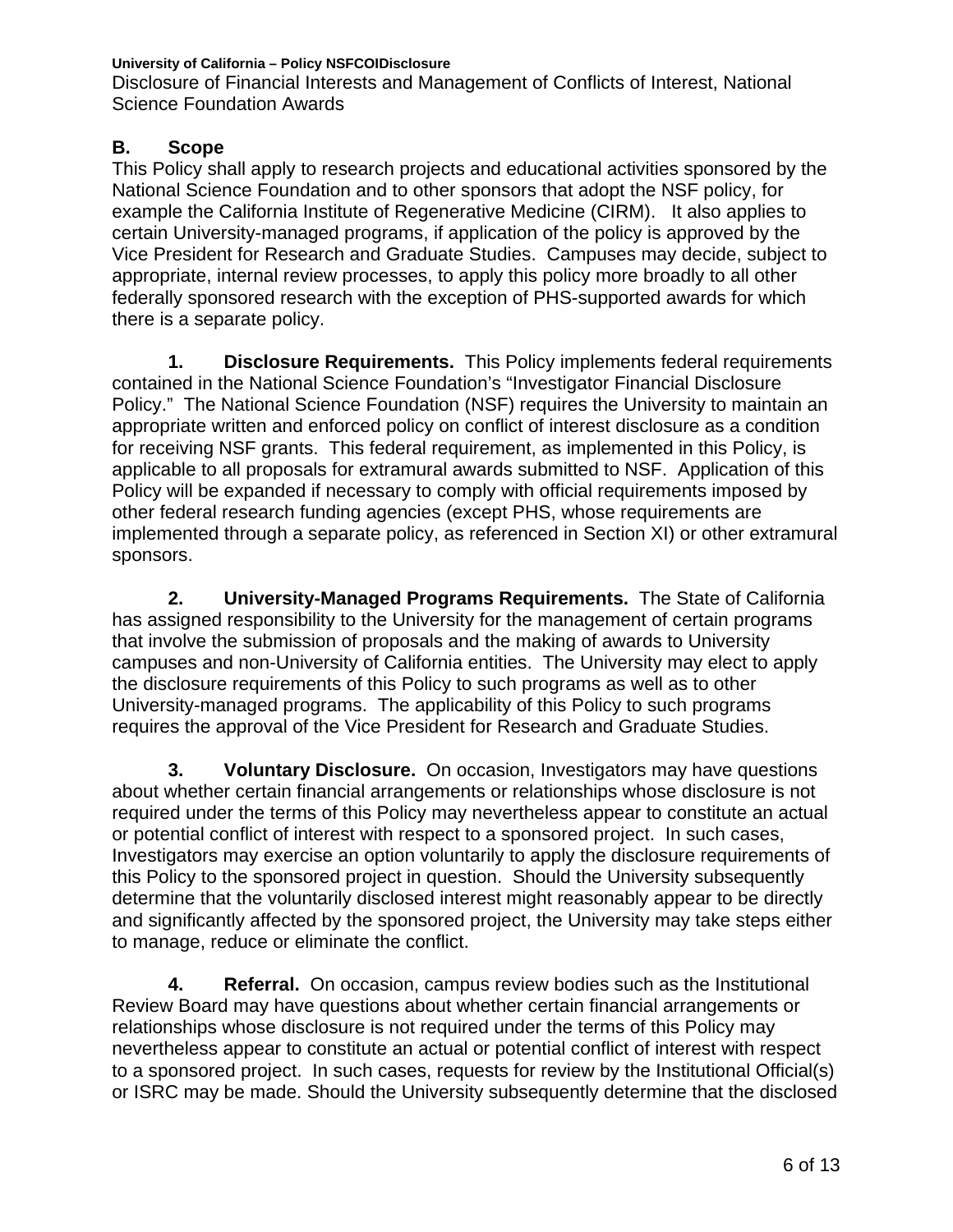Disclosure of Financial Interests and Management of Conflicts of Interest, National Science Foundation Awards

interest might reasonably appear to be directly and significantly affected by the sponsored project, the University may take steps either to manage, reduce or eliminate the conflict.

**Important Note:** The scope of this policy does not include the financial interest reporting required by California state law. The California Code of Regulations, Title 2, Section 18755, requires disclosure of financial interest in private sponsors of research by all principal investigators on sponsored projects administered by the University. The University has implemented the State requirement by the University *Policy on Disclosure of Financial Interest in Private Sponsors of Research*, published as *Academic Personnel Manual Policy 028* and utilizing the California Fair Political Practices Commission Form 700-U. Principal Investigators must continue to file Form 700-U pursuant to state law when research proposed for funding to a governmental entity will also be sponsored in part by a non-governmental entity. In such cases, campuses and laboratories are encouraged to alert principal investigators to the separate reporting thresholds for 700-U purposes and the need to also file a 700-U form.

#### **III. Investigator and Campus Responsibilities Related to Disclosure**

For each sponsored project application covered under the terms of this Policy, Investigators must fully disclose all Related Financial Interests. It is the responsibility of the local Sponsored Projects office to alert the Principal Investigator if any of the Investigators on the project who are required to disclose financial interests under the terms of this Policy have not yet submitted the required Disclosure (or a negative declaration, in some documented form) to a designated University Reviewing Official. Disclosures must be made by all investigators prior to submission of the proposal.

All Investigators must also file an updated Disclosure of Financial Interests either when they acquire new financial interests related to active projects, or on an annual basis, as determined by the campus, Laboratory or Agriculture and Natural Resources. Alternatively, campuses, Laboratories and Agriculture and Natural Resources have the option of requiring a single, annual Disclosure from an Investigator in lieu of a separate Disclosure with each award, provided that a designated University Reviewing Official and, if necessary, an Independent Substantive Review Committee, can assure that each specific sponsored project and the related financial interests were examined in the scope of the annual review.

An Investigator must report to a designated University Reviewing Official all Significant Financial Interests of the Investigator (i) that would reasonably appear to be affected by the research or educational activities funded or proposed for funding by NSF; or (ii) in entities whose financial interests would reasonably appear to be affected by such activities, as required by the above-referenced *NSF Grant Policy Manual*, or the grant policy manual of the relevant federal research funding agency or state or federal law and regulations The requirement that an Investigator must report a Significant Financial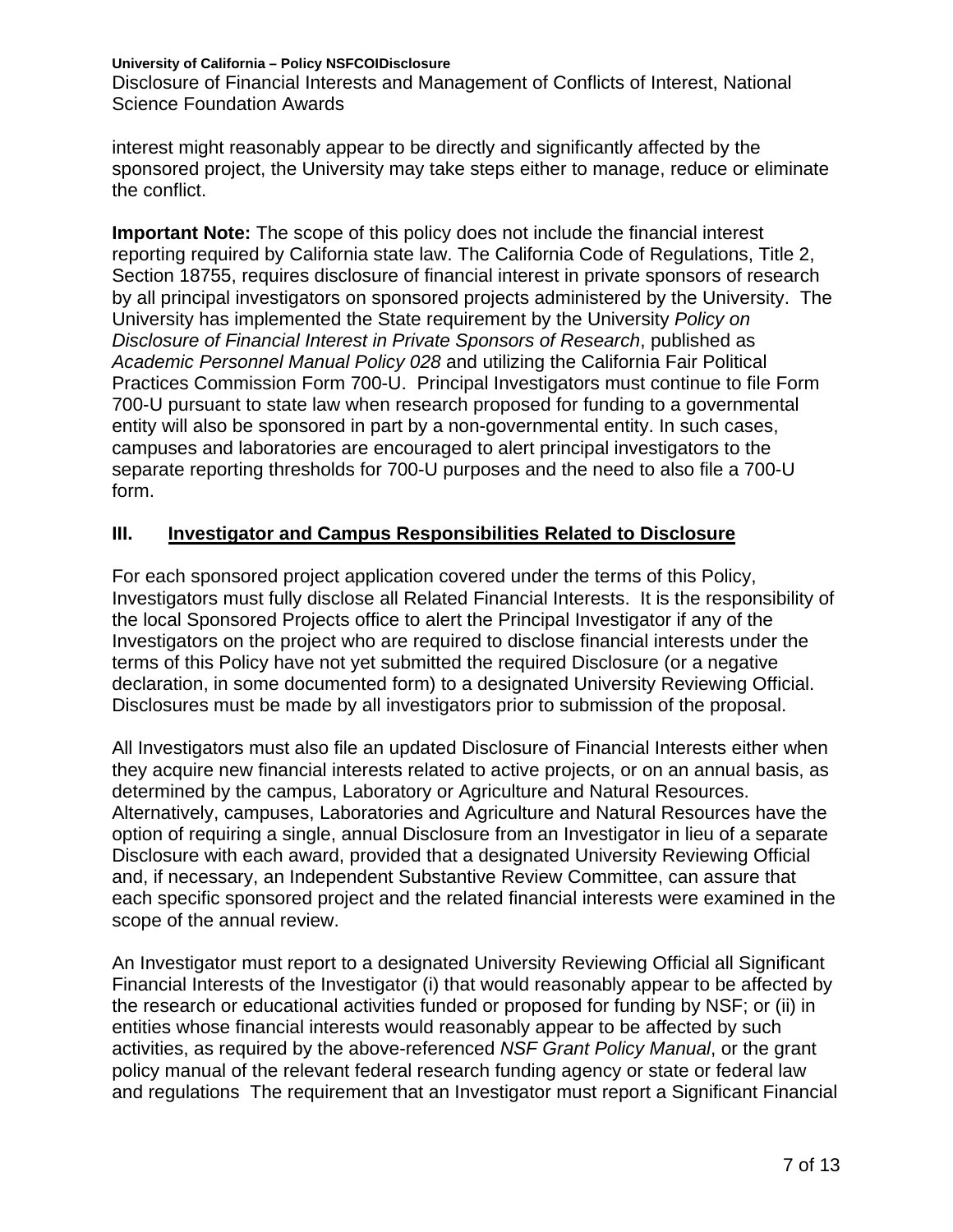Disclosure of Financial Interests and Management of Conflicts of Interest, National Science Foundation Awards

Interest under the terms of this Policy does not in and of itself imply the existence of an actual or potential conflict of interest. The existence of a conflict of interest is determined subsequently by a designated University Reviewing Official or an Independent Substantive Review Committee (ISRC). If a conflict is identified, the Official or the ISRC may require additional steps to manage, reduce or eliminate the conflict.

Disclosure and Update forms are open to public inspection, under state law.

#### **IV. Disclosure and Update Reporting**

When an Investigator has a Significant Financial Interest that is a Related Financial Interest, as those terms are defined above, a written disclosure form detailing that interest is required. When an Investigator does not have a significant personal financial interest, a simple negative statement, in some documented form, may be substituted for the full written disclosure. This reporting responsibility is separate from an Investigator's ongoing duty to update financial disclosures either annually or as new Significant and Related Financial Interests are obtained throughout the period of the award. Each campus and Laboratory may design its own Disclosure and Update form(s) and may determine the appropriate level of detail necessary for review, as long as the following minimum standards are incorporated into the procedure. The Disclosure and Update form(s) must:

- 1. Indicate whether the Investigator has any significant financial interests related to the work to be conducted under the sponsored project(s);
- 2. Provide the name of each entity in which the Investigator has a significant and related financial interest and the type of the financial interest (income, equity, management position, or intellectual property);
- 3. Indicate, for income interests in each entity, whether the aggregate value exceeds \$10,000;
- 4. Indicate, for equity interests in each entity, whether the current value exceeds \$10,000;
- 5. Indicate, for equity interests in each entity, whether the current percentage of ownership exceeds 5%;
- 6. Indicate whether the entity in which the Investigator has a significant financial interest is a proposed subcontractor, consortium member, supplier of goods, lessor, or otherwise involved with the sponsored project(s);
- 7. Indicate whether the entity in which the Investigator has a significant financial interest might manufacture or commercialize any drug, vaccine, device,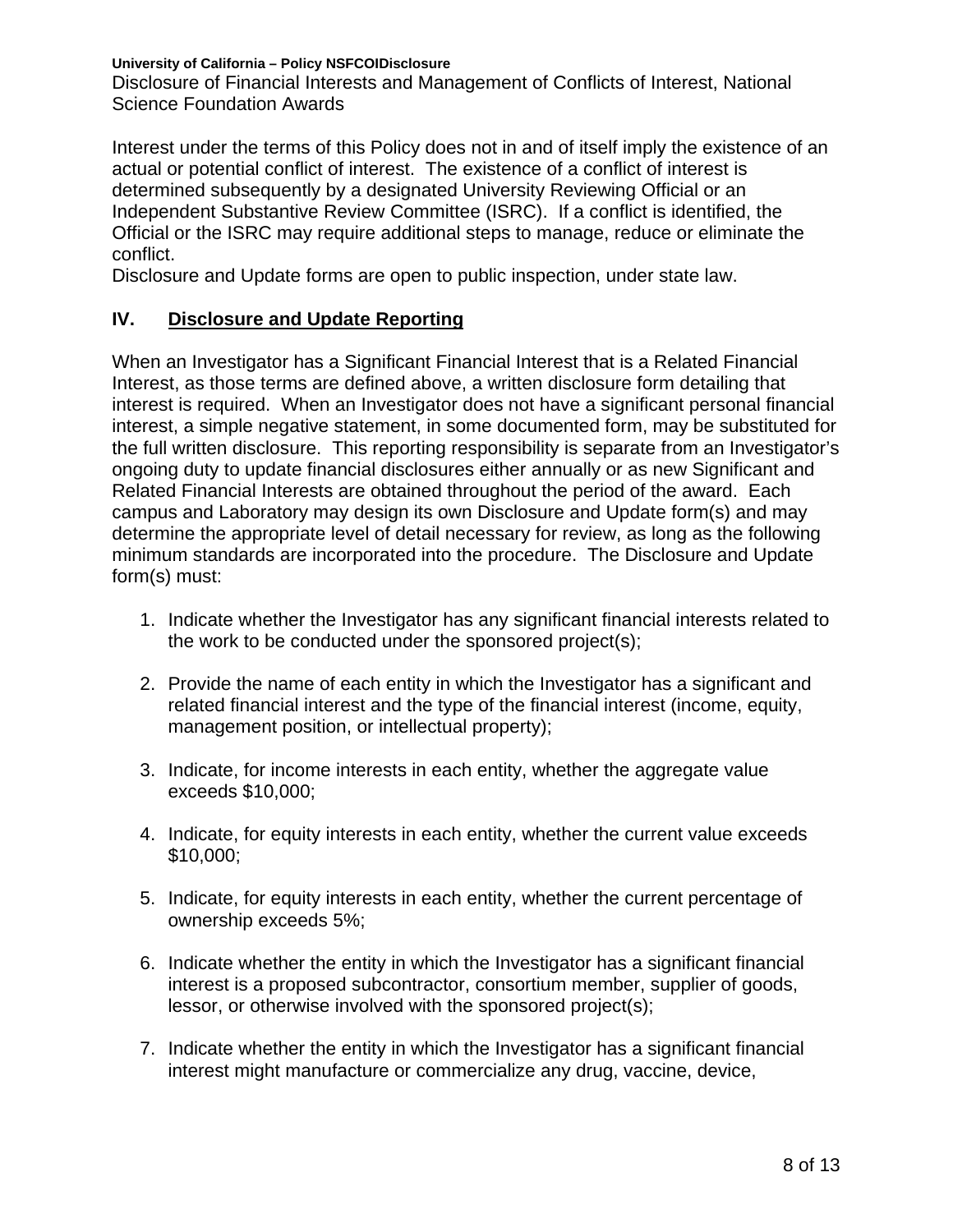Disclosure of Financial Interests and Management of Conflicts of Interest, National Science Foundation Awards

procedure or any other product involved in or that will predictably result from the sponsored project(s); and

- 8. Provide notice to the Investigator that the disclosure will be open to public inspection and include a Privacy Act Notice substantially as follows: The principal purpose for requesting the information on this form is to comply with University policy, state law and federal research funding agency requirements regarding disclosure of any financial interests that would reasonably appear to be affected by the conduct of a sponsored project. Provision of the information is mandatory if you want to submit a proposal for support of a project covered by the terms of this Policy. This information will be used to implement the University of California Policy on Disclosure of Financial Interests and Management of Conflicts of Interest Related to Sponsored Projects. The information may be released or transmitted to the sponsor, including federal research funding agency representatives, and, according to state law, may also be released to the public upon request. For further information about the Policy and use of the information, you may contact: *(provide name and telephone number of campus or laboratory contact)*. At the Office of the President, you may contact the Director of Research Policy Development at (510) 987-0688.
- 9. Finally, the Disclosure and Update form(s) may provide the Investigator with a direct opportunity to indicate whether or not he or she believes the project(s) could directly and significantly affect the Related Financial Interest(s) he or she is reporting.

## **V. Disclosure Time Period Considered**

In determining whether salary, royalties or other payments constitute Significant Financial Interests, research funding agency policies require institutions to ensure that their Investigators make their best reasonable estimates of expected income, from a single entity, over the next twelve months. It is the policy of the University of California that the best reasonable estimate of expected income from an entity over the *next* twelve months is the amount of income the Investigator received from the entity, exceeding \$10,000, during the *previous* twelve months. A designated University Review Official or Independent Substantive Review Committee may request more detailed financial information at a later point in the review process if they deem such detail necessary to assess and manage a potential conflict of interest.

#### **VI. Review of Disclosures**

The Disclosure shall be reviewed by a University Reviewing Official or the ISRC to determine whether any related financial interest is one which would reasonably appear to be directly and significantly affected by the proposed sponsored project.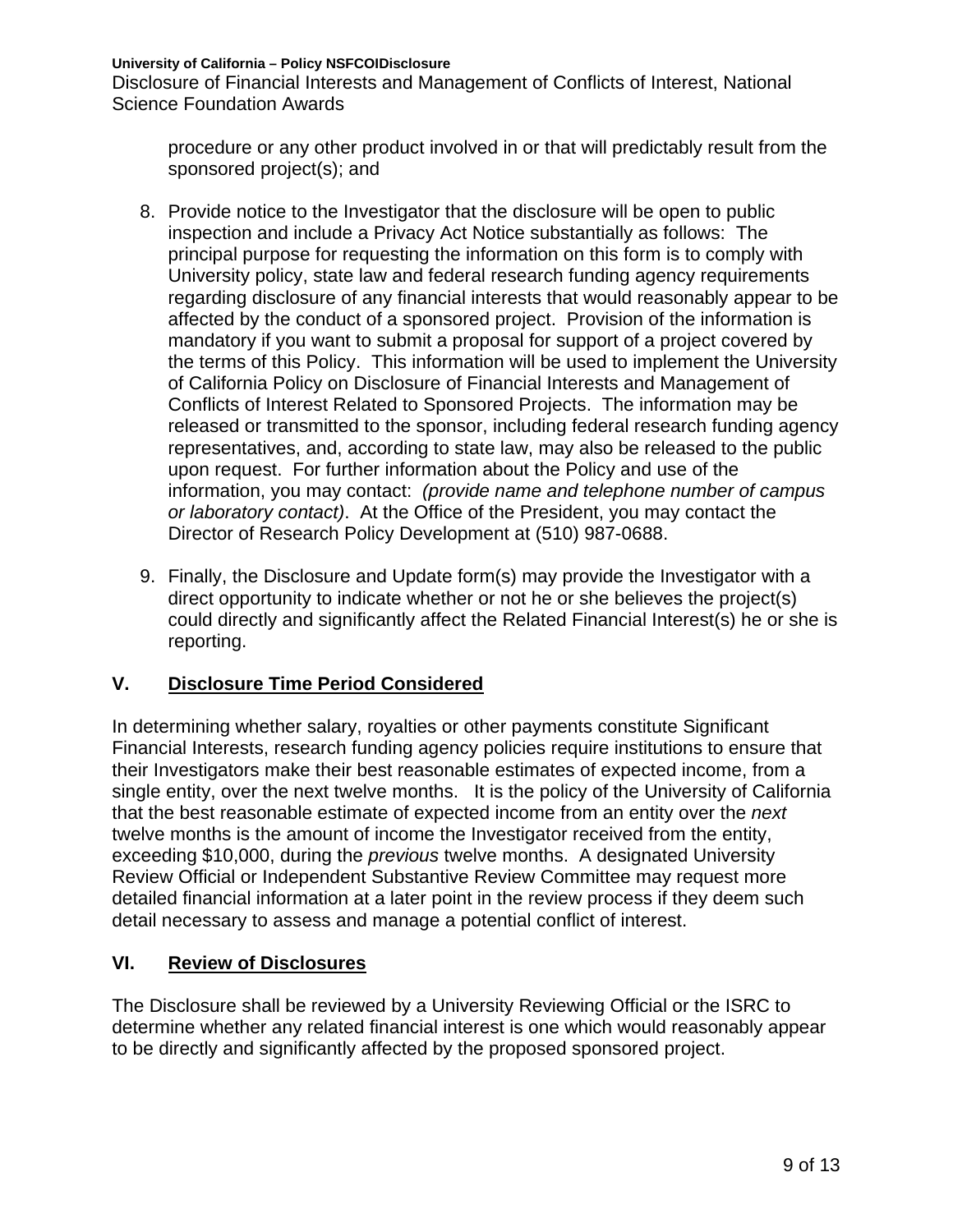Disclosure of Financial Interests and Management of Conflicts of Interest, National Science Foundation Awards

A direct impact occurs when the project results would be directly relevant to the development, manufacturing, or improvement of the products or services of the organization in which the Investigator has a financial interest, or when the organization is a proposed subcontractor or participant in the project. A significant impact on the financial interest is one which will materially affect the value of the organization, its earnings, or the sales of its products, or the organization is a proposed subcontractor or participant in the project.

Based on information provided in the Disclosure, the University Reviewing Official or the ISRC may determine that there is no reasonable basis on which to conclude that a project could directly and significantly affect the financial interest and that the financial interest is not likely to affect the design, conduct, or reporting of the project. In this case, a record should be made of the Reviewing Official's or ISRC's action and the project can proceed without further review.

In the event that either the Investigator or the University Reviewing Official concludes that a project might have a direct and significant impact on the financial interest and that the financial interest could affect the design, conduct or reporting of the project, the Disclosure and appropriate documentation shall be forwarded to the campus, Laboratory, or Agriculture and natural Resources ISRC for consideration. (At the Lawrence Berkeley National Laboratory, this requirement can be delegated to the Reviewing Official working in concert with Laboratory management and Ad Hoc Review Committees, where appropriate). The ISRC (or Laboratory equivalent) makes a final recommendation to the Chancellor, Laboratory Director, Vice President of Agriculture and Natural Resources (or designee) about whether the project should proceed and whether any conditions or restrictions should be placed on the project to manage the conflict of interest. The same review process takes place when an Investigator files an Update form reporting a new, related financial interest.

Reviews must be completed and any identified conflicts of interest must be managed, reduced or eliminated prior to the institution's expenditure of funds under the award.

#### **VII. Management or Elimination of Conflicts of Interest**

When an Investigator has financial interests that would reasonably appear to be directly and significantly affected by the sponsored project, the Designated Official or the ISRC (or Laboratory equivalent) may recommend to the Chancellor , Laboratory Director, Vice President of Natural Resources (or designee) that the project may not proceed. Alternatively, the Official or the ISRC (or Laboratory equivalent) may recommend that the campus or Laboratory impose special conditions or restrictions to manage the conflict of interest to minimize the effect of the Related Financial Interest(s) on the design, conduct, or reporting of the sponsored project(s). Investigators may also be asked to make recommendations about how to manage the conflict of interest. Examples of conditions or restrictions that may be imposed to manage or eliminate conflicts of interest include: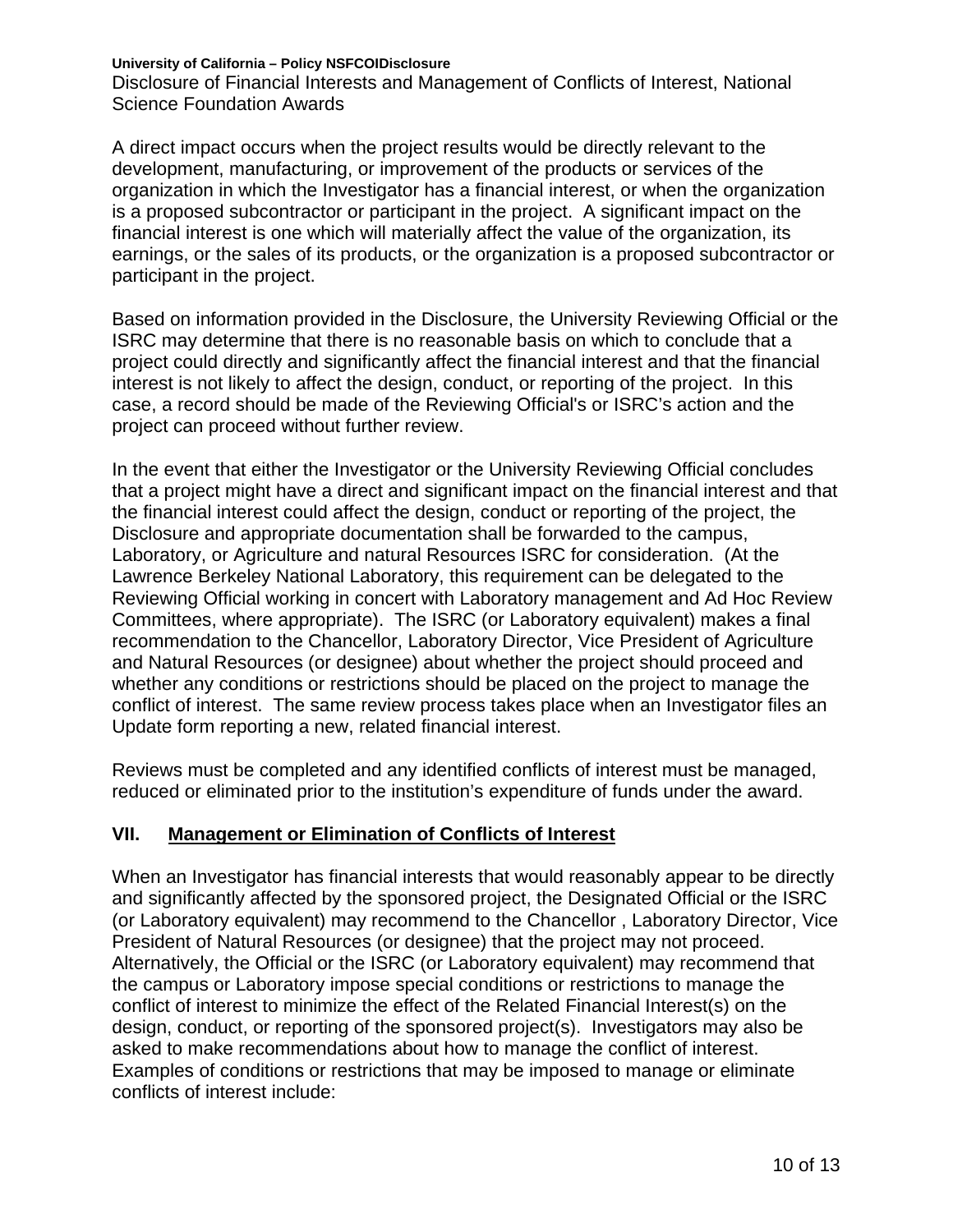Disclosure of Financial Interests and Management of Conflicts of Interest, National Science Foundation Awards

- a. Public disclosure of the Related Financial Interest(s), including notice of the interest as an addendum to all publications arising from the project;
- b. Monitoring of the project by independent reviewers;
- c. Modification of the research or project plan;
- d. Disqualification from participation in all or a portion of the project;
- e. Divestiture of the Related Financial Interest(s); or
- f. Severance of relationships that create actual or potential conflicts.

The review of the Disclosure(s) and adoption of conditions or restrictions to manage, reduce or eliminate the conflict of interest must be completed within 90 days of receipt of the award, unless the sponsor requires action by an earlier date. Some sponsors may also require a report of the existence of a conflict of interest and assurance that it has been managed, reduced, or eliminated.

If the Designated Official or the ISRC (or Laboratory equivalent) determines that the campus is unable to satisfactorily manage, reduce or eliminate a conflict of interest of a NSF-funded investigator, it must notify NSF's Office of General Counsel via the NSF FastLane system, or as otherwise directed by NSF.

#### **VIII. Sanctions**

Failure to file a complete Disclosure of Financial Interest or Update or to comply with any conditions or restrictions imposed on the conduct of the project under this Policy will be grounds for discipline pursuant to the University Policy on Faculty Conduct and the Administration of Discipline or other applicable employee disciplinary policies. In addition, federal research funding agencies may require reports to them of any information which may show a violation of University policy. Sponsors may suspend or terminate the award and/or debar an Investigator from receiving future awards in the event of failure to comply with applicable federal research funding agency requirements on disclosure, review, and management of significant financial interests related to federally sponsored projects.

# **IV. COMPLIANCE / RESPONSIBILITIES**

#### **Policy and General Principles**

Chancellors, Laboratory Directors, the Agriculture and Natural Resources Vice President, the Executive Vice President for Business Operations and the Executive Vice President--Chief Financial Officer, within their respective areas of responsibility, shall implement this Policy. In addition, they are authorized to issue local guidelines,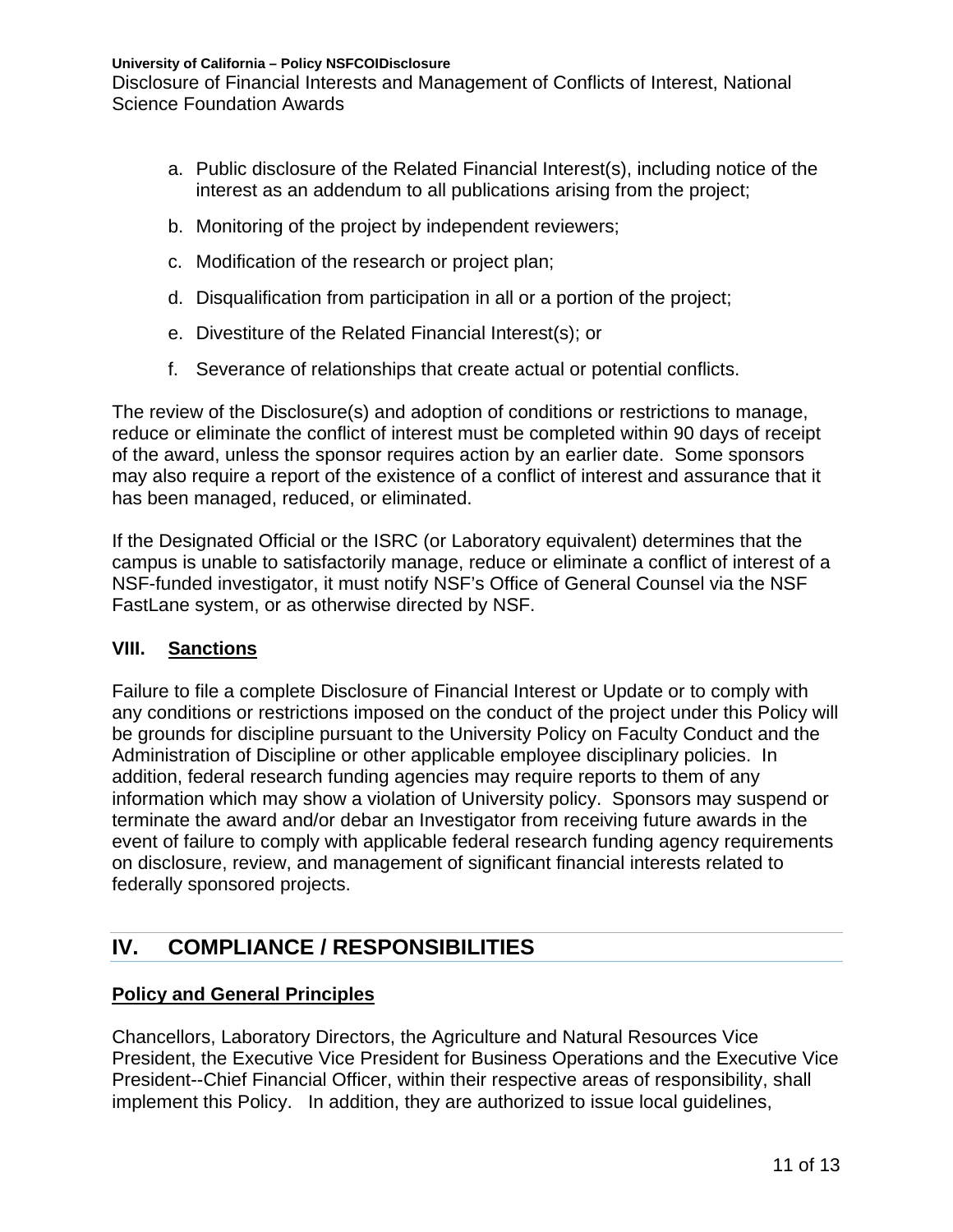Disclosure of Financial Interests and Management of Conflicts of Interest, National Science Foundation Awards

implementing procedures, and supplementary forms, as appropriate, consistent with this Policy and applicable sponsor regulations. Universitywide implementation shall be monitored by the Vice President for Research and Graduate Studies or designee, in consultation with the Provost.

Records regarding Disclosures, Reviewing Official's determinations, ISRC recommendations, and University actions regarding management of a conflict of interest must be retained by each campus or Laboratory for three years beyond the termination or completion of an award, or until resolution of any action by the sponsor involving the records, whichever is longer. Records relating to unfunded projects need not be retained.

Implementation of this Policy shall include compliance with applicable sponsor regulations governing institutional responsibilities, certification of compliance, reporting requirements, and other duties required under the specific sponsor's regulations.

The Lawrence Berkeley National Laboratory implementation of this Policy will be integrated with the requirements of its prime contract and other legal constraints. The Laboratory will examine local conditions and obligations to determine what additional actions and procedures need to be implemented to bring local practices into conformance with this Policy.

## **V. PROCEDURES**

Not Applicable

## **VI. RELATED INFORMATION**

**Policies and Guidance Referenced** 

- [NSF Grant Policy Manual](http://www.nsf.gov/pubs/policydocs/pappguide/nsf14001/aag_4.jsp)
- UC Policy [on Disclosure of Financial Interests & Management of Conflicts of](http://policy.ucop.edu/doc/2500558)  [Interest, Public Health Service Research Awards](http://policy.ucop.edu/doc/2500558)
- [University Policy on Disclosure of Financial Interest in Private Sponsors of Research](http://www.ucop.edu/academic-personnel/_files/apm/apm-028.pdf)  [\(APM 028\)](http://www.ucop.edu/academic-personnel/_files/apm/apm-028.pdf)
- [Guidelines for Disclosure and Review of Private Investigator's Financial Interest in](http://www.ucop.edu/academic-personnel/_files/apm/apm-028.pdf)  [Private Sponsors of Research \(APM 028-10\)](http://www.ucop.edu/academic-personnel/_files/apm/apm-028.pdf)